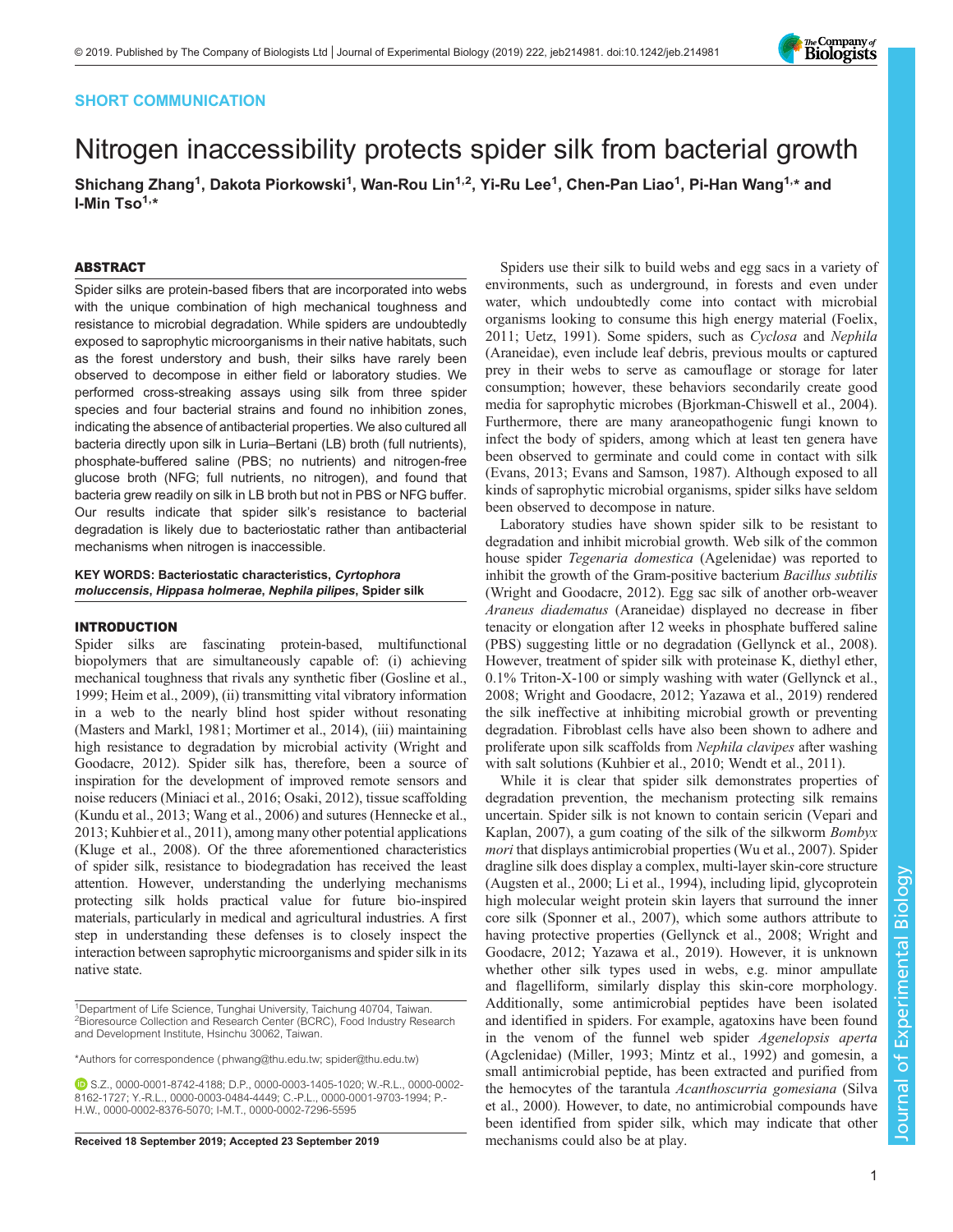While spider silk is an organic material with an abundance of potential nutrient content ([Vollrath and Knight, 2001\)](#page-5-0), we postulated that bacteriostatic rather than antibacterial agents prevent silk degradation. We hypothesized that nitrogen, an element necessary for bacterial growth and essential for protein and nucleic acid biosynthesis [\(Prescott et al., 2004\)](#page-5-0), is not sufficiently accessible to bacteria, constraining their ability to decompose silk in nature. To test our hypotheses, we examined the ability of four bacterial strains to utilize spider silk as a source of nitrogen for growth. We selected Gram-positive (Bacillus subtilis) and Gram-negative (Escherichia coli) strains and isolated two separate strains (Strain A and G) directly from spider webs. We used nitrogen-free glucose (NFG) broth (full nutrients without nitrogen) as the medium to culture the bacteria on web silks from three spider species. Phosphate-buffered saline (PBS) (no nutrients) and Luria– Bertani (LB) broth (full nutrients, including nitrogen) were used as positive and negative controls. We predicted that all bacteria should not grow on the silk cultured in PBS and NFG, but should grow well on silk cultured in LB broth.

# MATERIALS AND METHODS

# Collection and housing of spiders

We selected silks from three spider species that build webs in different environments: an orb web builder Nephila pilipes Fabricius 1793 (Araneidae), a funnel web builder Hippasa holmerae Thorell 1895 (Lycosidae) and a tent web builder Cyrtophora moluccensis Doleschall 1857 (Araneidae). These spiders build webs in the forest understory, at ground level and on bushes, respectively. [Chaudhary and Rizvi \(2017\)](#page-5-0) revealed that spider age has a significant impact on the protein content in the web silk; thus, the spiders we used in this study were within 7 days of sexual maturity. We collected five females of each species from the Tunghai University campus, and housed them in a greenhouse. The environmental conditions in the greenhouse were  $26 \pm 2^{\circ}$ C and 80±10% RH with a natural photoperiod (∼14 h:10 h light:dark). The spiders were fed three mealworms twice a week and watered once a week. Webs were destroyed before silk sample collection and after feeding, allowing spiders to build new webs without contamination from dust, prey or leaf litter.

#### Selection of test bacteria

In order to determine the bacteria most capable of decomposing spider silk, we isolated bacteria from detritus and decorations on the webs of Cyclosa mulmeinensis (Araneidae). This spider is known to put prey remains, leaf litter and previous moults in its web to construct a line of decoration for camouflage/crypsis [\(Tan and Li,](#page-5-0) [2009](#page-5-0)). The decoration is, however, a good medium for bacteria and fungi. All experiments were carried out under sterile conditions to avoid any kind of contamination. We placed 0.5 g of detritus in a 1.5 ml Eppendorf tube and added 1 ml distilled water to the tube, which was then centrifuged at  $4500 \, \text{g}$  for 5 min to suspend the solutes. Then, 100 μl of suspension was spread on LA plates to isolate three replicates of bacterial colonies, and colonies were incubated for 24 h at 27°C. Bacterial colonies with different morphological characters (size/shape/color) were aseptically sampled with a sterile loop and inoculated onto a new LA plate using a standard four-quadrant plate-streaking method and incubated for 24 h at 27°C. After incubation, we determined a dominant bacterium, strain A. Using the aforementioned procedure, we isolated another dominant bacterial species, strain G, from the web silk of N. *pilipes*. Strain A and strain G belonged to Grampositive and Gram-negative bacteria, respectively. To identify them,

the 16S rDNA of strain A and strain G were amplified with primers BSF8 and BSR1541 and sequenced with primers BSR534, BSF1099, BSR1114 and BSR1541. Sequence data were analyzed using Bioedit and BLAST databases. Taxonomic affinities were assigned to strain A and strain G based on BLAST sequence similarity analysis ([http://blast.ncbi.nlm.nih.gov/Blast.cgi\)](http://blast.ncbi.nlm.nih.gov/Blast.cgi). The16S rDNA sequences of strain A and strain G closely matched Bacillus altitudinis (CP040747) and Enterobacter bugandensis (LT992502), respectively.

Two additional microorganisms, B. subtilis (Gram-positive bacteria) and E. coli (Gram-negative bacteria), were also used in this study. To preserve the tested bacteria, they were suspended in 5 ml of LB broth and incubated for 24 h at 27°C. We then added 20% glycerol to the tubes, and stored them at −80°C. The bacterial strains in this study were deposited in the Microbial Ecology Laboratory, Department of Life Science, Tunghai University, Taiwan.

## Cross-streaking assays

The ability of spider silk to inhibit the growth of bacteria was assessed in an LA agar plate using a cross-streaking method [\(Hill](#page-5-0) [et al., 2009\)](#page-5-0). Four bacterial strains were individually inoculated in LA agar plates by streaking the bacterial suspension in three replicate parallel lines. Then we bundled spider silk (radial silk plus spiral silk) from webs onto a sterilized pipette tip. Bundles were gently pulled using forceps to form a string (about 5 cm in length, and 0.5 mm in width) composed of multiple threads. The silk string was positioned perpendicularly across the bacterial streaks. The plates were then incubated for 24 h at 27°C, and after which, we assessed the existence of an inhibition zone under a light microscope. The experiment was repeated three times to determine the potential antibacterial activity of the silk string.

### Bacteria cultured directly on spider silk

We inoculated the four bacteria strains (B. subtilis, E. coli, strain A and strain G) directly on spider silk to investigate whether the nutrients of the silk can support growth. We cut a 1.5 ml Eppendorf tube into a small ring (transverse section, 0.5 cm in height, 9.0 mm in diameter) that was then sterilized by autoclave. Spider silk from a newly built web (within 12 h) of adult female was harvested directly by an open face of the ring, until the face was covered with a thin layer of silk (0.2 mm in thickness containing spiral and radial threads) ([Fig. 1\)](#page-2-0). One ring was used as one sample. For each of the three spider species, we collected 15 silk samples (three webs, five samples from each web), which were independently subjected to two cross factors, bacterial species (B. subtilis, E. coli, strain A, strain G and control) and nutrient level (LB, NFG and PBS).

Bacteria were inoculated in LB broth at 27°C overnight, then briefly centrifuged and washed with PBS buffer, and resuspended in culture medium (LB, NFG and PBS). For each bacterial strain, 5 μl of bacterial suspension  $(10^5-10^6 \text{ cells m}^{-1})$  was dropped onto the silk layer of the ring. Culture fluids without bacteria were also applied using the same procedure as a control. The media used in the experiment were made from the following: LB broth (10 g peptone, 5 g yeast extract and 5 g NaCl, with 1 liter of water), PBS buffer solution (10 ml 0.5 mol l<sup>-1</sup> KH<sub>2</sub>PO<sub>4</sub> and 2.5 ml 0.4 mol l<sup>-1</sup>  $MgCl<sub>2</sub>·6H<sub>2</sub>O$ , with 2 liters of water) and NFG (13.6 g KH<sub>2</sub>PO<sub>4</sub>, 7.1 g NaHPO<sub>4</sub>, 0.25 g MgSO<sub>4</sub>·7H<sub>2</sub>O, 0.01 g CaCl<sub>2</sub> and 8 g glucose, with 1 liter of water). After preparation, samples were incubated at 27°C overnight and the suspension was then collected and the concentration of bacteria calculated using a hemocytometer.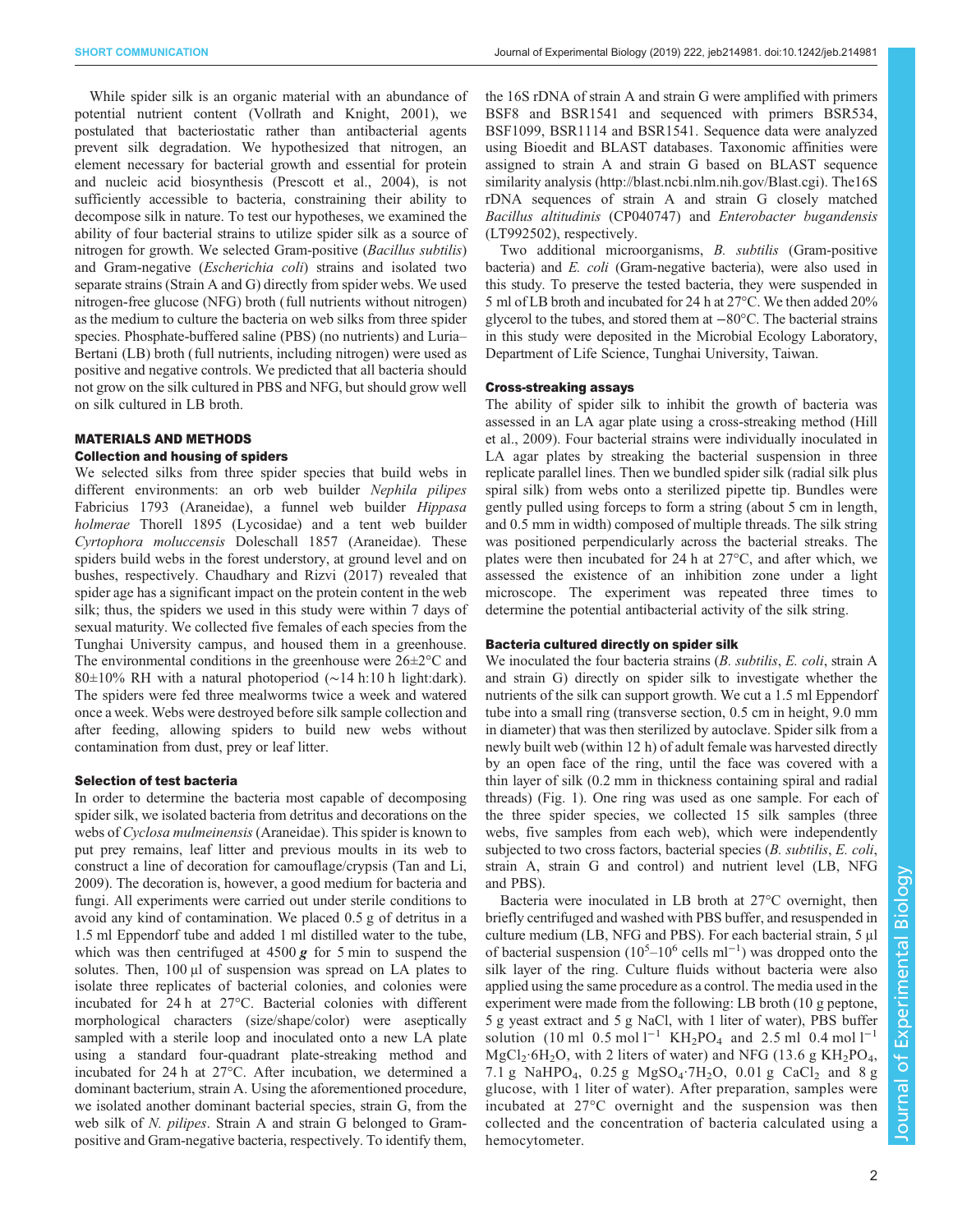<span id="page-2-0"></span>

Fig. 1. Schematic diagram showing how bacteria were cultured on spider silk. Rings were cut from Eppendorf tubes, a section of web was collected atop the ring and then 5 μl bacterial suspension was dropped directly onto the silk.

### Measurement of bacterial growth and statistical analysis

The exponential growth rate for each bacterial species on spider web silk was calculated as follows:

$$
R = 100 \times (\exp(\ln(N_t/N_0)/t) - 1), \tag{1}
$$

which is derived from the exponential growth model:

$$
N_t = N_0 \times (1 + R/100)^t, \tag{2}
$$

where  $R$  is the exponential growth rate  $\frac{1}{6}$  concentration change  $h^{-1}$ ), and  $N_0$  and  $N_t$  are the initial and t hour bacteria concentration (cells ml−<sup>1</sup> ). To calculate the growth rate for the control, we assumed the initial concentration  $(N_0)$  of control treatment as 1 cell ml−<sup>1</sup> . We then fitted the exponential growth rates by using a general linear mixed model (GLMM):

$$
R_{ijklmnl} = \mu_{ijk} + (\text{web})_m + (\text{piece})_{m(n)} + (\text{error})_{mnl(ijk)},
$$
 (3)

where i is spider species, j is bacterial species,  $k$  is broth type,  $m$  is spider web identity,  $n$  is web silk sample identity nested on spider

web, and *l* is replicate identity. We used the Markov chain Monte Carlo (MCMC) technique to fit the model by using an R package MCMCglmm version 2.22.1. The combination of spider species, bacterial species and nutrient level was considered as a fixed factor with a non-informative prior: normal distribution (expected value=0, variance= $1 \times 10^6$ ). Spider web identity and web piece nested on spider web were considered two random factors, in which their variances follow non-informative priors: inverse gamma distribution (shape number=0.1, rate number=0.1). We assumed that the error term followed a normal distribution (expected values=0, variances= $\sigma_{ijk}^2$ ), where the variances assumed a noninformative prior: inverse gamma distribution (shape number=0.1, rate number=0.1). Our model accepted heteroscedastic errors among different spider species and culture condition. We performed  $5.1 \times 10^7$  MCMC iterations in total with a thinning rate of 5000, including the beginning  $1\times10^6$  burn-in iterations. We performed multiple comparisons among spider species, bacterial strains and broth types by using Bayesian equivalence tests, so that two significant groups were determined only when their 95% credible interval of Bayesian Cohan's d was greater than 0.2 (a 'small' effect size). All analyses were conducted in R version 3.6.0 (<https://www.r-project.org/>).

#### Ethical statement

This research was conducted in accordance with the 'research ethics and animal treatment' legal requirements of Tunghai University. The spiders used in the experiment were released to their original habitat after collecting their silks.

## RESULTS AND DISCUSSION

We investigated the abilities of spider silk to defend against degradation by saprophytic microbes. Our results demonstrate three important aspects of the interactions between saprophytic bacteria and spider silk. First, spider silk, in its native state, does not inhibit the growth of bacteria even when in direct contact, indicating that antibacterial compounds are not present (Fig. 2). Second, bacteria can grow on spider silk when supplemented with a full complement of nutrients ([Fig. 3](#page-3-0)). Finally, bacteria grow poorly, or not at all, if nitrogen is withheld, even among an otherwise full complement of nutrients ([Fig. 3\)](#page-3-0). These results do not support the presence of an antibacterial substance on spider web silk, as has been previously suggested but never identified [\(Amaley et al., 2014](#page-5-0); [Keiser et al.,](#page-5-0) [2015; Wright and Goodacre, 2012](#page-5-0)). However, our findings do



Fig. 2. Cross-streaking assays show no inhibition zones around spider silk. Three spider species, (A) Nephila pilipes, (B) Cyrtophora moluccensis, (C) Hippasa holmerae were tested with four bacterial strains (B. subtilis, E. coli, strain G and strain A) on LA agar plates. Strain G and A were identified as E. bugandensis and B. altitudinis, respectively. The experiment was replicated three times.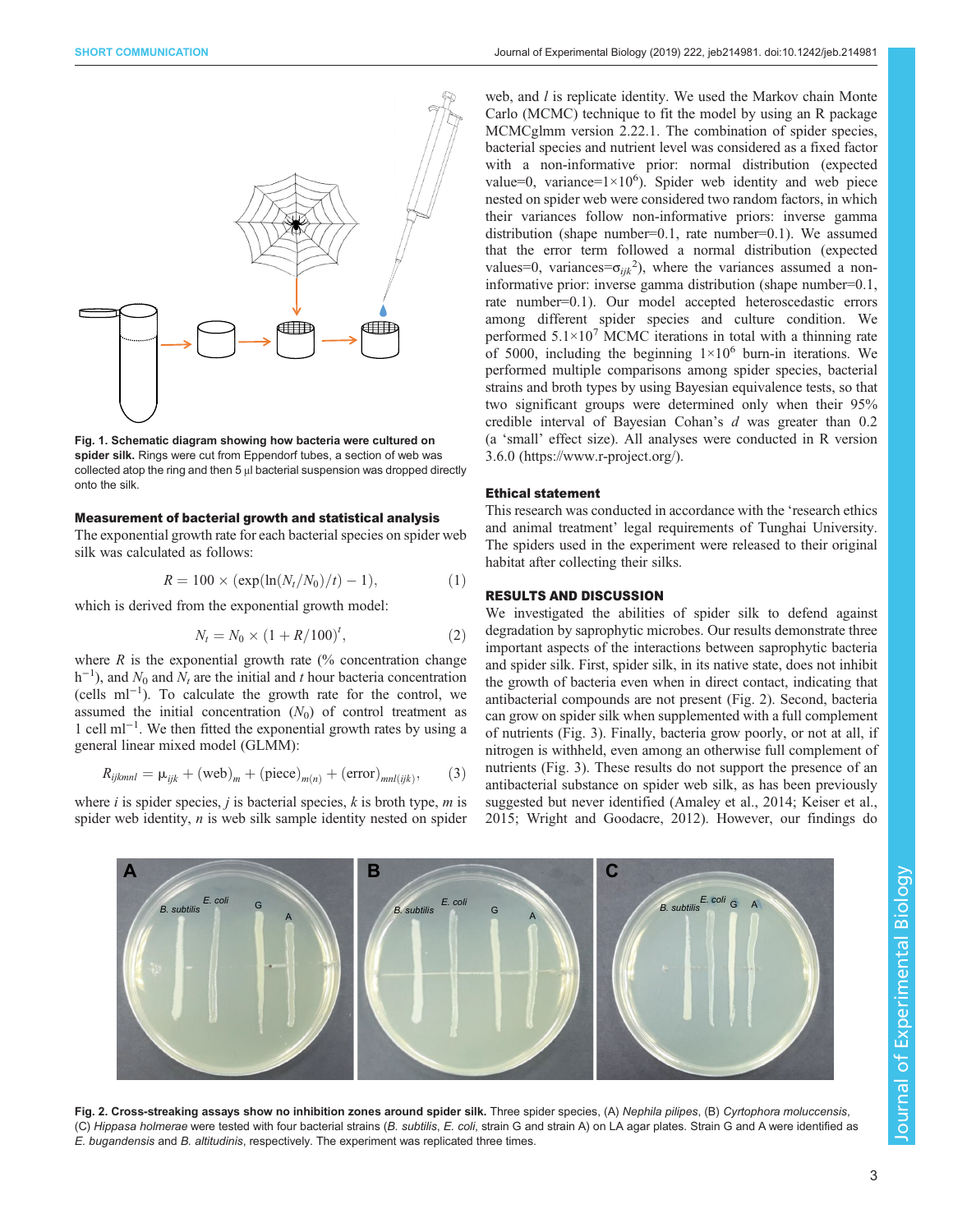<span id="page-3-0"></span>

Fig. 3. Bacterial growth rates with corresponding posterior distributions among combinations of spider species, bacterial strains and broth types. Different colors of whiskers represent different broth types. Solid circle symbols and whiskers indicate the expected value and 95% highest posterior density intervals of the posterior distribution of bacteria growth rate average estimated by MCMC GLMM. Gray areas indicate the kernel density estimations for the growth rates distributions based on the empirical data. Three spiders were used in each species, and each spider was used only once. Five silk samples were collected from each web.

support an alternative bacteriostatic mechanism preventing bacterial growth: limiting nutrient accessible.

Four bacteria, including B. subtilis, E. coli and spider web inhabitants strain A and strain G, which were later identified as B. altitudinis and E. bugandensis, respectively, were cross-streaked with spider silk to determine the ability of spider silk to inhibit bacterial growth. No inhibition zones were found in the vicinity of any silk samples in the cross-streaking assays ([Fig. 2\)](#page-2-0). These results demonstrated that there was no antibacterial agent within the spider silk.

We used the same four aforementioned bacterial strains to investigate whether the nutrients of spider silk can support their growth. On the silk web of C. moluccensis, the growth rates of B. subtilis, E. coli, strain A and strain G in LB broth ranged from 25% h<sup>-1</sup> to 50% h<sup>-1</sup> and were significantly higher than that in PBS (Fig. 3). This demonstrated that these bacterial species grew well on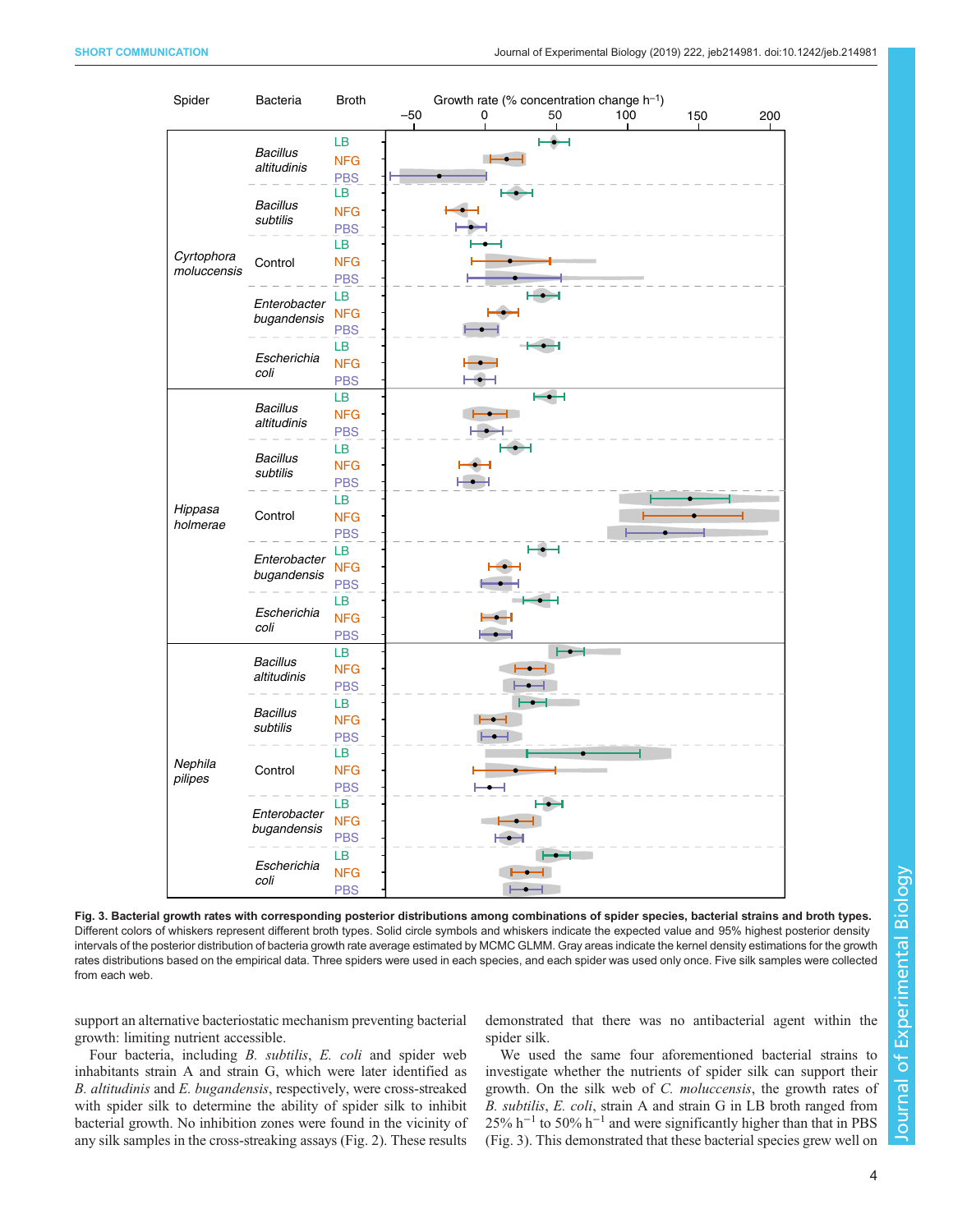spider web silk in the presence of a full supply of nutrients and were not growth inhibited by the silk. The growth rates of the control groups ranged from 0 to 200%  $h^{-1}$  ([Fig. 3](#page-3-0)) with relatively low populations  $(1-10\%)$ , which represented the growth of inhabitant bacteria in LB broth on the spider web. The growth rates of these four bacterial species in PBS was ~0% h<sup>-1</sup> ([Fig. 3](#page-3-0)), which indicated these bacteria cannot grow on the spider web silk without a supplement of nutrients. In the NFG broth treatments, containing full nutrients without a source of nitrogen, the bacterial growth rate was close to  $0\%$  h<sup>-1</sup> [\(Fig. 3\)](#page-3-0) and was not significantly different from the PBS treatment, except in the case of B. subtilis [\(Fig. 3](#page-3-0); [Table S1\)](http://jeb.biologists.org/lookup/doi/10.1242/jeb.214981.supplemental). This result suggested that these bacteria did not grow on spider web silk when silk was the sole nitrogen source. The same trends were observed on the webs of the two other spider species, N. pilipes and H. holmerae, and B. subtilis growth in NFG broth was not significantly different to that in PBS [\(Fig. 3;](#page-3-0) [Table S1\)](http://jeb.biologists.org/lookup/doi/10.1242/jeb.214981.supplemental).

# Prevention of bacterial growth on spider silk

Silk used by most spiders to build webs or wrap prey is, undoubtedly, exposed to microbial decomposers from nearby environments or foreign objects such as prey or organic debris positioned within the web ([Bjorkman-Chiswell et al., 2004; Foelix,](#page-5-0) [2011](#page-5-0); [Uetz, 1991](#page-5-0)). The presence of antimicrobial compounds would not only prevent bacterial growth upon the surface of the silk itself but also inhibit growth on nearby substrates ([Gomes et al.,](#page-5-0) [2011](#page-5-0)), which we explicitly tested for and did not find. Genetically engineered spider silk proteins fused with antibacterial peptides did, on the other hand, demonstrate inhibition zones preventing growth of E. coli and Staphylococcus aureus [\(Gomes et al., 2011\)](#page-5-0). Furthermore, our finding that four bacterial strains were able to grow on web silk of three spider species in the presence of supplemental nutrition without any manipulation of the silk ([Fig. 3](#page-3-0)) also supports the absence of antibacterial compounds. We contend that bacterial growth and decomposition of silk is prevented via bacteriostatic activity rather than inhibited by antibacterial means.

The spider species tested in this study are genetically distant [\(Garrison et al., 2016; Wheeler et al., 2016\)](#page-5-0), inhabit different foraging environments [\(Uetz, 1991](#page-5-0)), construct dissimilar web types and recycle/relocate their webs at different rates ([Eberhard, 1990\)](#page-5-0), yet we find the same trends in bacterial inhibition and nutritional requirements for growth across species ([Fig. 3\)](#page-3-0). It is possible that our observation of nitrogen limitation restricting bacterial growth may itself be a conserved feature of silk used by web building spiders, although, deeper and broader phylogenetic analysis is necessary for confirmation. However, several other aspects of spider silk are highly conserved, such as the N- and C-terminal domains of the major ampullate silk protein [\(Ittah et al., 2007](#page-5-0); [Motriuk-Smith](#page-5-0) [et al., 2005](#page-5-0)), and several amino acid motifs [\(Hayashi et al.,](#page-5-0) [1999](#page-5-0); [Gatesy et al., 2001\)](#page-5-0). Webs of the most primitive webbuilders are not recycled regularly [\(Eberhard, 1990\)](#page-5-0) like those of derived orb web spiders [\(Opell, 1998\)](#page-5-0), such as N. pilipes. Defense against biological degradation was likely an important feature of silk used in webs exposed to the environment for up to weeks at a time.

#### Potential mechanisms limiting nitrogen accessibility

While we are able to reasonably conclude that bacteriostatic rather than antibacterial mechanisms protect spider silk from degradation in our study, we are unable to explain how spider web silk, an organic material predominantly composed of protein ([Vollrath and](#page-5-0) [Knight, 2001](#page-5-0)), makes its abundant nitrogen content inaccessible to the bacteria we tested. One solution may lie in the skin-core

morphology demonstrated in dragline silk from N. clavipes [\(Augsten et al., 2000; Li et al., 1994; Sponner et al., 2007](#page-5-0)). The outer layers contain lipids and glycoproteins that surround the inner protein core. This outer skin was found to be highly resistant to chaotropic agents, such as lithium thiocyanate, hexafluorisopropanol etc., while the inner core reacted quickly once exposed [\(Sponner et al., 2007](#page-5-0)). Additionally, when the outer skin of silk is removed by washing with water, diethyl ether or 0.1% Triton X-100, the inner core becomes very vulnerable to degradation by bacteria [\(Gellynck et al., 2008](#page-5-0); [Wright and](#page-5-0) [Goodacre, 2012; Yazawa et al., 2019](#page-5-0)). It is possible that the skin serves as a protective barrier shielding the inner core ([Sponner et al.,](#page-5-0) [2007; Wright and Goodacre, 2012\)](#page-5-0). However, it is not known if this skin-core morphology is a common trait in dragline silk among web building spiders and if it is present in other web silk types, such as flagelliform silk and aggregate glue, which will require further testing and broader sampling.

Another possibility for how spider silk makes nitrogen inaccessible lies in its complex network of interconnected crystalline and noncrystalline structures ([Termonia, 1994](#page-5-0)), which may be difficult for some bacteria to consume. A recent study ([Dinjaski et al., 2018\)](#page-5-0) showed that increased crystallinity and protein chain length reduced in vivo (mice) degradation time of recombinant silk based on consensus domains of N. clavipes dragline silk. Other studies involving biofilms from recombinant spider silks [\(Lu et al., 2011](#page-5-0); [Müller-Herrmann and Scheibel, 2015\)](#page-5-0) and silkworm silks demonstrated that β-sheet (crystalline) structures are highly resistant to enzymatic activity and degrade slower than non-crystal structures. While it may be unlikely that the internal molecular structures of spider silk are solely responsible for protecting against its own biodegradation, as degradation does still occur, these structures likely do play some role that requires further investigation.

#### **Conclusions**

Silk excreted by spiders to build webs is a multifunctional biopolymer that demonstrates impressive tensile, vibratory and anti-degradation properties [\(Gosline et al., 1999](#page-5-0); [Mortimer et al.,](#page-5-0) [2014; Wright and Goodacre, 2012\)](#page-5-0). We examined why spider silk can persist in its natural environment for weeks at a time with very little degradation, and found that the spider silk does not show antibacterial properties but prevents bacterial growth by limiting nitrogen accessibility. While other biopolymers display the combined properties of strength and resistance to biodegradation, such as plant lignin [\(Jeffries et al., 1981\)](#page-5-0), there are few proteinbased examples outside of silk. Improved understanding of how spider silk prevents bacterial growth have applications in medical and agricultural industries, such as improved sutures and nerve/ tissue scaffolding, and protection of vulnerable biological tissue from infection ([Kluge et al., 2008](#page-5-0)).

#### Competing interests

The authors declare no competing or financial interests.

#### Author contributions

Conceptualization: S.Z., I-M.T.; Methodology: S.Z., D.P., P.-H.W., Y.-R.L., I-M.T.; Formal analysis: D.P., C.-P.L.; Investigation: S.Z., W.-R.L., Y.-R.L., I-M.T.; Data curation: S.Z., D.P., W.-R.L., Y.-R.L., C.-P.L., I-M.T.; Writing - original draft: S.Z.; Writing - review & editing: S.Z., D.P., W.-R.L., P.-H.W., C.-P.L., I-M.T.; Visualization: S.Z., P.-H.W., Y.-R.L.; Supervision: P.-H.W., I-M.T.; Project administration: P.-H.W., I-M.T.; Funding acquisition: I-M.T.

#### Funding

The work was funded by the Ministry of Science and Technology, Taiwan (MOST) (MOST-106-2311-B-029-003-MY3 to I-M.T, MOST 103-2811-B-029-001,